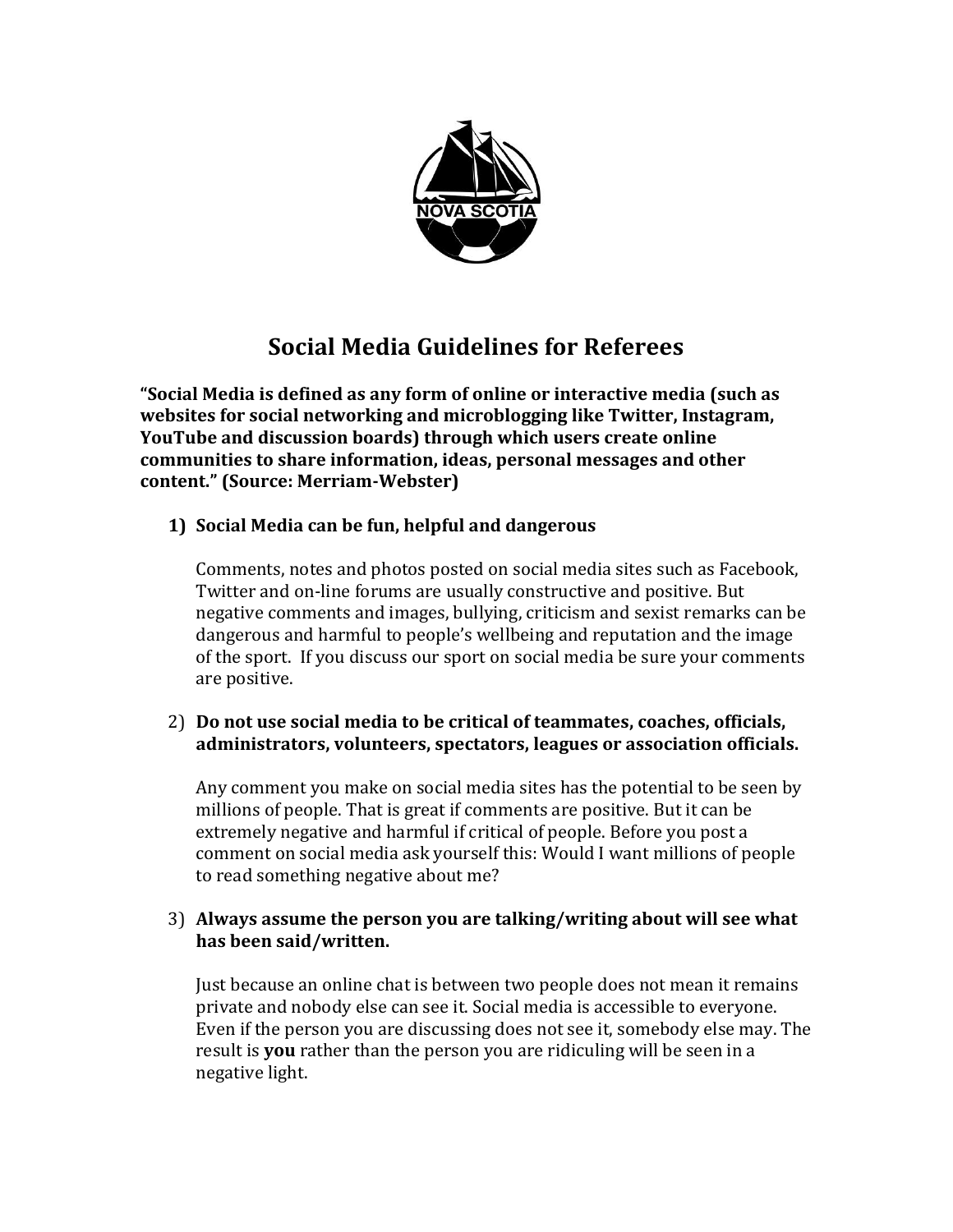#### 4) **Use social media as a positive outlet to promote players, teammates, teams, clubs and others involved in soccer.**

Posting results and acknowledging individual and team performances on social media makes many people aware of team and individual achievements. That can have a positive effect for many people and should be used, encouraged and embraced wherever and whenever possible. Be aware that showing support for clubs or teams on social media can raise questions about your impartiality. Showing support for leagues and events is less likely to get you into trouble.

## 5) **Remember to show respect.**

When using social media, show the same respect and regard for people that you would show and are expected to show when playing, officiating or attending a soccer game.

#### 6) **When in doubt, leave it out.**

If you are unsure if what you are posting on social media is appropriate, then it is best not to post it. When in doubt, leave it out.

#### 7) **Do not tolerate or condone poor social media behavior or actions**

If you are aware or observe poor social media behavior or actions, do not accept it. There is no place in soccer for it, and it will not be condoned. If you believe the breach is serious, report it to team, club or association officials.

#### 8) **Be aware that your actions on social media may have serious consequences.**

Negative comments and images, bullying, criticism and sexist remarks do not only impact negatively on the people they are about. If you are found to have acted improperly on social media regarding soccer related matters, you are liable to disciplinary procedures and may be required to face a hearing to explain your actions. A suspension could be imposed.

#### 9) **Consider social media to be your personal brand.**

Your Internet presence fuels any perception of your personal brand- whether you like it or not. Does your social media identity match your real identity? Be mindful of the content of photos, status, updates and Tweets. Are they truly reflective of who you are and how you want people to see you?

#### 10) **Information about appointments to games**